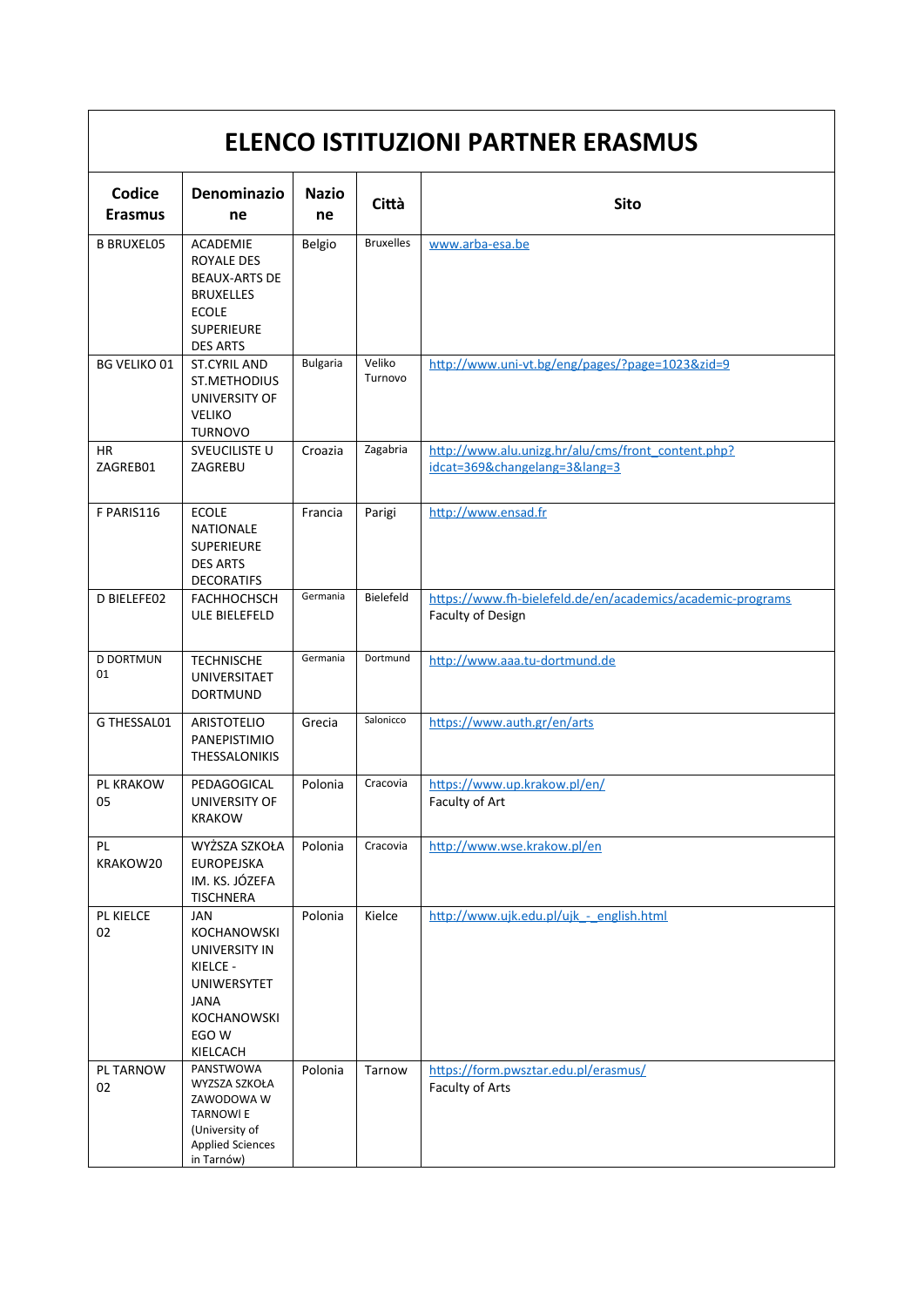| PL<br>WARSZAW<br>46           | <b>WARSAW</b><br>SCHOOL OF<br><b>INFORMATION</b><br><b>TECHNOLOGY</b>                   | Polonia    | Varsavia                   | https://www.wit.edu.pl/erasmus                     |
|-------------------------------|-----------------------------------------------------------------------------------------|------------|----------------------------|----------------------------------------------------|
| <b>RO</b><br><b>BUCURES29</b> | UNIVERSITATEA<br>NATIONALA DE<br><b>ARTE</b><br><b>BUCURESTI</b><br><b>U.N.A.</b>       | Romania    | <b>Bucarest</b>            | www.unarte.org                                     |
| RO<br>CLUJNAP06               | UNIVERSITATEA<br>DE ARTA SI<br><b>DESIGN DIN</b><br>CLUJ-NAPOCA                         | Romania    | Cluj<br>Napoca             | www.uad.ro                                         |
| SK BATISL04                   | <b>ACADEMY OF</b><br><b>FINE ARTS AND</b><br><b>DESIGN</b>                              | Slovacchia | Bratislava                 | www.vsvu.sk/en                                     |
| SI LJUBLJA01                  | UNIVERZA V<br><b>LJUBLJANI</b>                                                          | Slovenia   | Lubiana                    | http://www.uni-lj.si/study/fields/humanities-arts/ |
| SI LJUNLJA17                  | VIST - Visoka<br>šola za<br>storitve<br>/Dipartimento<br>di Fotografia                  | Slovenia   | Lubiana                    | https://vist.si/images/datoteke/PREDMETNIK EN.pdf  |
| E AVILES02                    | <b>Escuela Superior</b><br>de Arte del<br>Principado de<br>Asturias                     | Spagna     | Avilés                     | www.esapa.org                                      |
| E<br>BARCELO111               | Escola<br>Superior de<br>Disseny i<br>d'Arts<br>Plàstiques                              | Spagna     | Barcello<br>na             | http://www.esdap.cat/p/1/1/0/ESDAP                 |
| E BILBAO01                    | UNIVERSIDAD<br><b>DEL PAIS</b><br>VASCO/ EUSKAL<br><b>HERRIKO</b><br>UNIBERTSITATE<br>Α | Spagna     | Bilbao                     | https://www.ehu.eus/en/web/guest/en-home           |
| E JAEN15                      | <b>ESCUELA DE</b><br>ARTE JOSE'<br>NOGUE' DE<br>JAEN                                    | Spagna     | Jaen                       | https://www.escueladeartejosenogue.es/             |
| E CADIZ<br>31                 | <b>ESCUELA DE</b><br>ARTE DE JEREZ                                                      | Spagna     | Jerez de<br>la<br>Frontera | http://web.escueladeartedejerez.es                 |
| E MADRID<br>03                | UNIVERSIDAD<br>COMPLUTENSE<br>DE MADRID                                                 | Spagna     | Madrid                     | https://www.ucm.es/english                         |
| E MADRID197E                  | <b>ESCUELA</b><br>UNIVERSITARIA<br>DE ARTES Y<br><b>ESPECTÁCULOS</b><br>TAI             | Spagna     | Madrid                     | https://taiarts.com/                               |
| E MALAGA38                    | Escuela de Arte<br>San Telmo                                                            | Spagna     | Malaga                     | http://escueladeartesantelmo.es/                   |